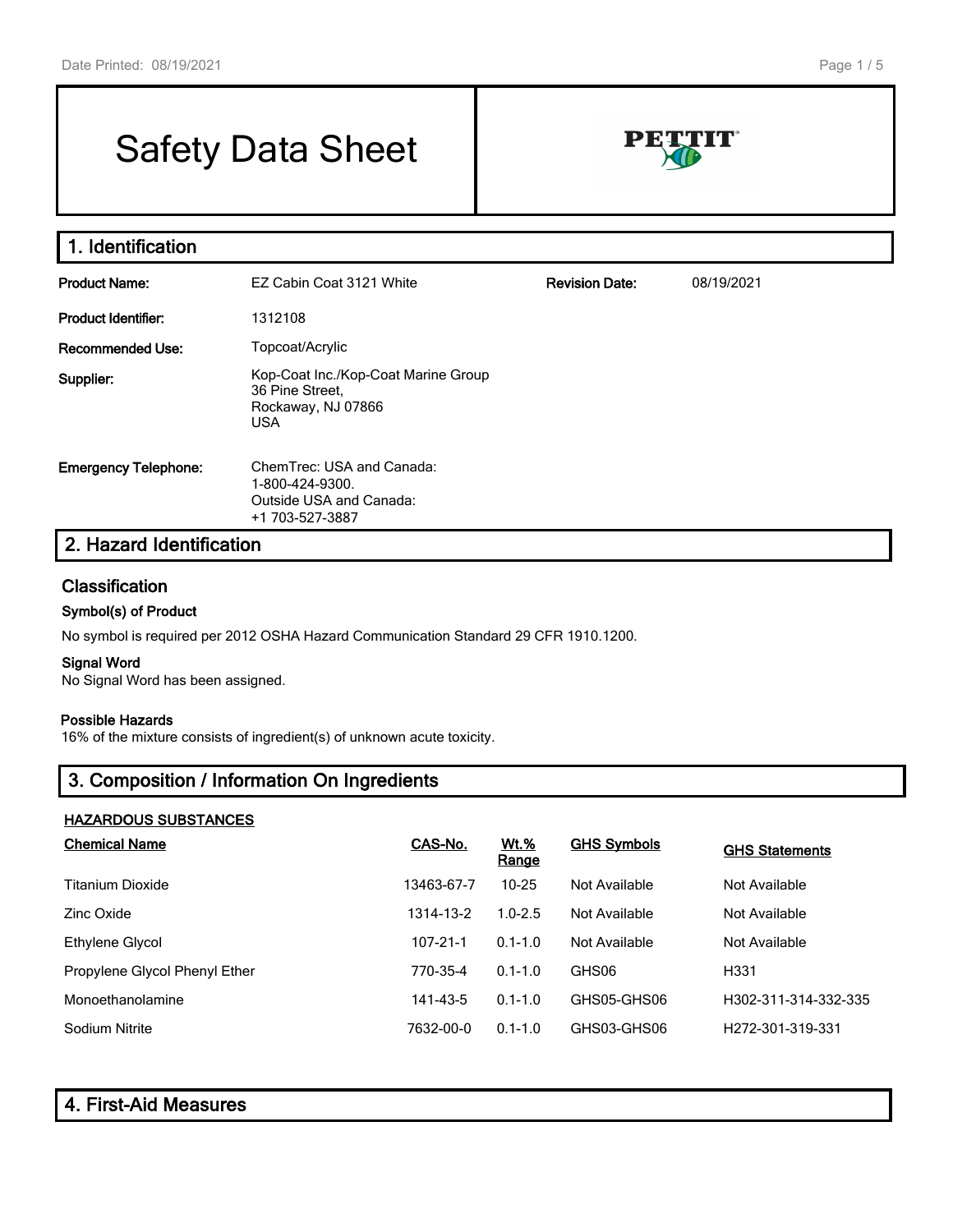FIRST AID - EYE CONTACT: Immediately flush eyes with plenty of water for at least 15 minutes holding eyelids open. Get medical attention. Do NOT allow rubbing of eyes or keeping eyes closed. Remove contact lenses, if present and easy to do. Continue rinsing.

FIRST AID - SKIN CONTACT: Wash skin with soap and water. Remove contaminated clothing. Get medical attention if irritation develops or persists.

FIRST AID - INHALATION: Remove to fresh air. If not breathing, give artificial respiration. If breathing is difficult, give oxygen. Get immediate medical attention. Do NOT use mouth-to-mouth resuscitation. If you experience difficulty in breathing, leave the area to obtain fresh air. If continued difficulty is experienced, get medical assistance immediately.

FIRST AID - INGESTION: If swallowed, rinse mouth with water. If feeling unwell, get medical attention. Swallowing less than an ounce will not cause significant harm. For larger amounts, do not induce vomiting, but give one or two glasses of water to drink and get medical attention. If swallowed, do not induce vomiting. If victim is conscious and alert, give 2 to 4 cupfuls of water or milk. Call a physician or poison control center immediately. Never give anything by mouth to an unconscious person. Treat symptomatically and supportively.

#### 5. Fire-Fighting Measures

EXTINGUISHING MEDIA: Alcohol Film Forming Foam, Carbon Dioxide, Dry Chemical, Water Fog

UNUSUAL FIRE AND EXPLOSION HAZARDS: Keep containers tightly closed. FLASH POINT IS TESTED TO BE GREATER THAN 200 DEGREES F. No unusual fire or explosion hazards noted.

SPECIAL FIREFIGHTING PROCEDURES: Water may be used to cool closed containers to prevent buildup of steam. If water is used, fog nozzles are preferred.

Special Fire and Explosion Hazard (Combustible Dust): No Information

#### 6. Accidental Release Measures

STEPS TO BE TAKEN IF MATERIAL IS RELEASED OR SPILLED: If spilled, contain spilled material and remove with inert absorbent. Dispose of contaminated absorbent, container, and unused contents in accordance with local, state, and federal regulations. Do not incinerate closed containers

### 7. Handling and Storage

HANDLING: Wash thoroughly after handling. Wash hands before eating. Remove contaminated clothing and launder before reuse. Use only with adequate ventilation. Follow all SDS and label precautions even after container is emptied because it may retain product residues. Avoid breathing fumes, vapors, or mist. Avoid contact with eyes, skin and clothing. STORAGE: Store in a dry, well ventilated place. Keep container tightly closed when not in use.

Advice on Safe Handling of Combustible Dust: No Information

#### 8. Exposure Controls / Personal Protection

| <b>Chemical Name</b>          | CAS-No.        | Weight %<br>Less Than | <b>ACGIHTLV-</b><br><b>TWA</b> | <b>ACGIH TLV-</b><br><b>STEL</b> | <b>OSHA PEL-TWA</b> | <b>OSHA PEL-</b><br><b>CEILING</b> |
|-------------------------------|----------------|-----------------------|--------------------------------|----------------------------------|---------------------|------------------------------------|
| <b>Titanium Dioxide</b>       | 13463-67-7     | 20.0                  | $10 \text{ mg/m}$              | N.E.                             | $15 \text{ mg/m}$   | N.E.                               |
| Zinc Oxide                    | 1314-13-2      | 5.0                   | $2 \text{ mg/m}$               | $10 \text{ mg/m}$                | $5 \text{ mg/m}$    | N.E.                               |
| Ethylene Glycol               | $107 - 21 - 1$ | 1.0                   | 25 ppm                         | 50 ppm                           | N.E.                | N.E.                               |
| Propylene Glycol Phenyl Ether | 770-35-4       | 1.0                   | N.E.                           | N.E.                             | N.E.                | N.E.                               |
| Monoethanolamine              | 141-43-5       | 1.0                   | 3 ppm                          | 6 ppm                            | 3 ppm               | N.E.                               |
| Sodium Nitrite                | 7632-00-0      | 1.0                   | N.E.                           | N.E.                             | N.E.                | N.E.                               |

#### PERSONAL PROTECTION

ENGINEERING CONTROLS: Use process enclosures, local exhaust ventilation, or other engineering controls to control airborne levels below recommended exposure limits. Prevent build-up of vapors by opening all doors and windows to achieve crossventilation.

RESPIRATORY PROTECTION: A respiratory protection program that meets OSHA 1910.134 and ANSI Z88.2 requirements must be followed whenever workplace conditions warrant a respirator's use.

SKIN PROTECTION: Use gloves to prevent prolonged skin contact. Nitrile or Neoprene gloves may afford adequate skin protection.

EYE PROTECTION: Use safety eyewear designed to protect against splash of liquids.

OTHER PROTECTIVE EQUIPMENT: Refer to safety supervisor or industrial hygienist for further guidance regarding types of personal protective equipment and their applications.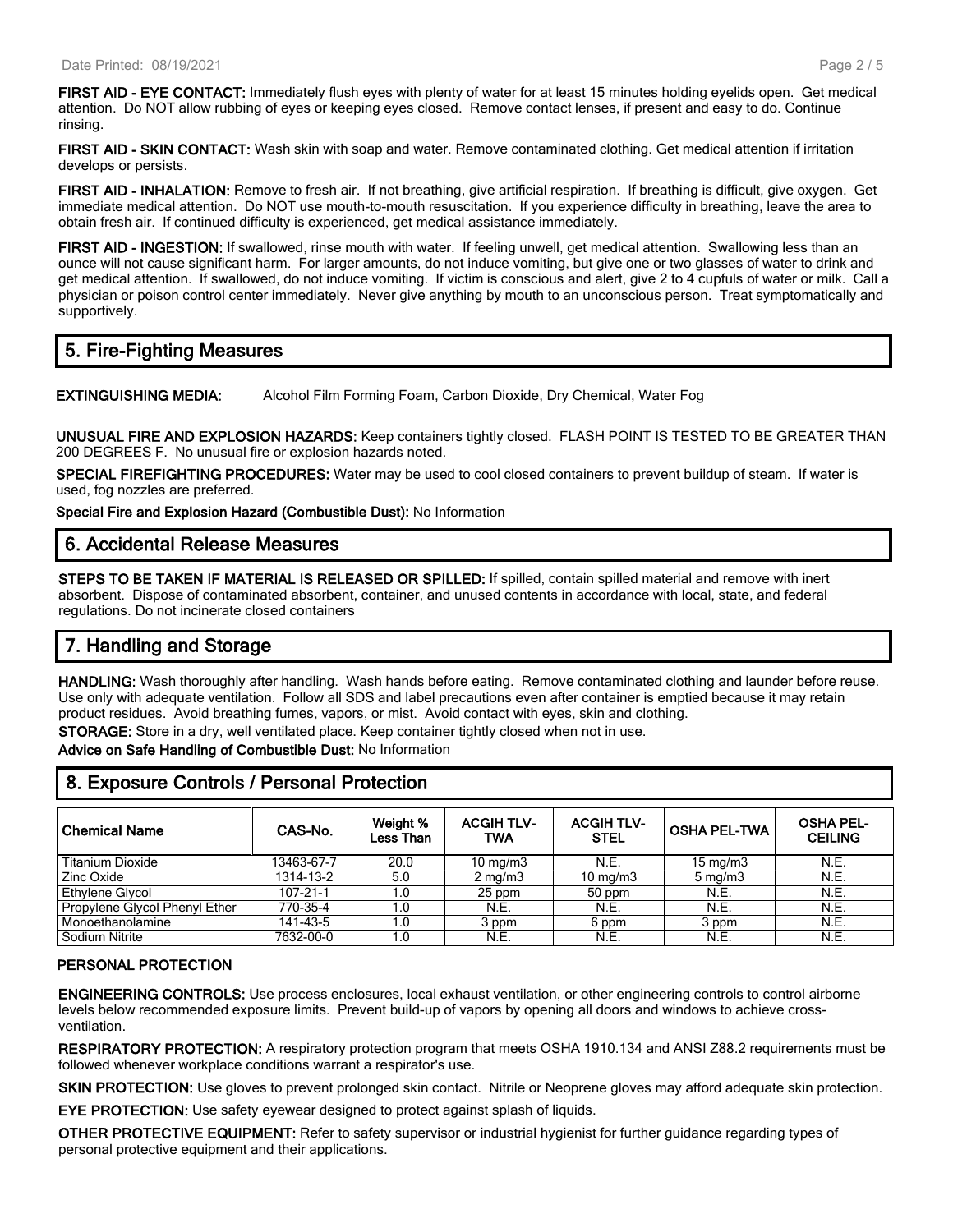HYGIENIC PRACTICES: Wash thoroughly with soap and water before eating, drinking or smoking. Remove contaminated clothing immediately and launder before reuse.

Engineering Measures for Combustible Dust: No Information

#### 9. Physical and Chemical Properties

| Appearance:                 | Liguid                      | <b>Physical State:</b>            | Liguid        |
|-----------------------------|-----------------------------|-----------------------------------|---------------|
| Odor:                       | Mild                        | <b>Odor Threshold:</b>            | N.E.          |
| <b>Specific Gravity:</b>    | 1.267                       | pH:                               | $8.5 - 9.5$   |
| Freeze Point, °C:           | N.D.                        | <b>Viscosity:</b>                 | N.D.          |
| <b>Solubility in Water:</b> | Miscible                    | Partition Coefficient, n-octanol/ |               |
| Decompostion Temp., °C:     | N.D.                        | water:                            | N.D.          |
| Boiling Range, °C:          | $100 - 195$                 | Explosive Limits, vol%:           | $N.A. - N.A.$ |
| <b>Flammability:</b>        | Does not Support Combustion | Flash Point, °C:                  | 94            |
| <b>Evaporation Rate:</b>    | Slower than Ether           | Auto-ignition Temp., °C:          | N.D.          |
| <b>Vapor Density:</b>       | Heavier than Air            | Vapor Pressure:                   | N.D.          |
|                             |                             |                                   |               |

(See "Other information" Section for abbreviation legend)

#### 10. Stability and Reactivity

CONDITIONS TO AVOID: Avoid excess heat. Keep from freezing.

INCOMPATIBILITY: Incompatible with strong oxidizing agents, strong acids and strong alkalies.

HAZARDOUS DECOMPOSITION: When heated to decomposition, it emits acrid smoke and irritating fumes.

HAZARDOUS POLYMERIZATION: Will not occur under normal conditions.

STABILITY: This product is stable under normal storage conditions.

#### 11. Toxicological Information

EFFECTS OF OVEREXPOSURE - EYE CONTACT: Irritating, and may injure eye tissue if not removed promptly.

EFFECTS OF OVEREXPOSURE - SKIN CONTACT: Low hazard for usual industrial handling or commercial handling by trained personnel.

EFFECTS OF OVEREXPOSURE - INHALATION: High gas, vapor, mist or dust concentrations may be harmful if inhaled. Avoid breathing fumes, spray, vapors, or mist.

EFFECTS OF OVEREXPOSURE - INGESTION: Substance may be harmful if swallowed.

EFFECTS OF OVEREXPOSURE - CHRONIC HAZARDS: Contains Titanium Dioxide. Titanium Dioxide is listed as a Group 2B-"Possibly carcinogenic to humans" by IARC. No significant exposure to Titanium Dioxide is thought to occur during the use of products in which Titanium Dioxide is bound to other materials, such as in paints during brush application or drying. Risk of overexposure depends on duration and level of exposure to dust from repeated sanding of surfaces or spray mist and the actual concentration of Titanium Dioxide in the formula. (Ref: IARC Monograph, Vol. 93, 2010)

PRIMARY ROUTE(S) OF ENTRY: Eye Contact, Ingestion, Inhalation, Skin Absorption, Skin Contact

#### ACUTE TOXICITY VALUES

| CAS-No.    | <b>Chemical Name</b>          | Oral LD50        | Dermal LD50        | Vapor LC50    |
|------------|-------------------------------|------------------|--------------------|---------------|
| 13463-67-7 | Titanium Dioxide              | >10000 mg/kg Rat | 2500 mg/kg         | N.E.          |
| 1314-13-2  | Zinc Oxide                    | >5000 mg/kg Rat  | N.F.               | N.E.          |
| 107-21-1   | Ethylene Glycol               | 4700 mg/kg Rat   | 10600 mg/kg Rat    | N.E.          |
| 770-35-4   | Propylene Glycol Phenyl Ether | 2830 mg/kg Rat   | >2000 mg/kg Rabbit | >5.4 mg/L Rat |
| 141-43-5   | Monoethanolamine              | 1720 mg/kg Rat   | 1000 mg/kg Rabbit  | N.E.          |
| 7632-00-0  | Sodium Nitrite                | 85 mg/kg Rat     | N.E.               | 5.5 mg/L Rat  |

N.E. - Not Established

#### 12. Ecological Information

ECOLOGICAL INFORMATION: Product is a mixture of listed components. No ecotoxicity data was found for this product.

#### 13. Disposal Information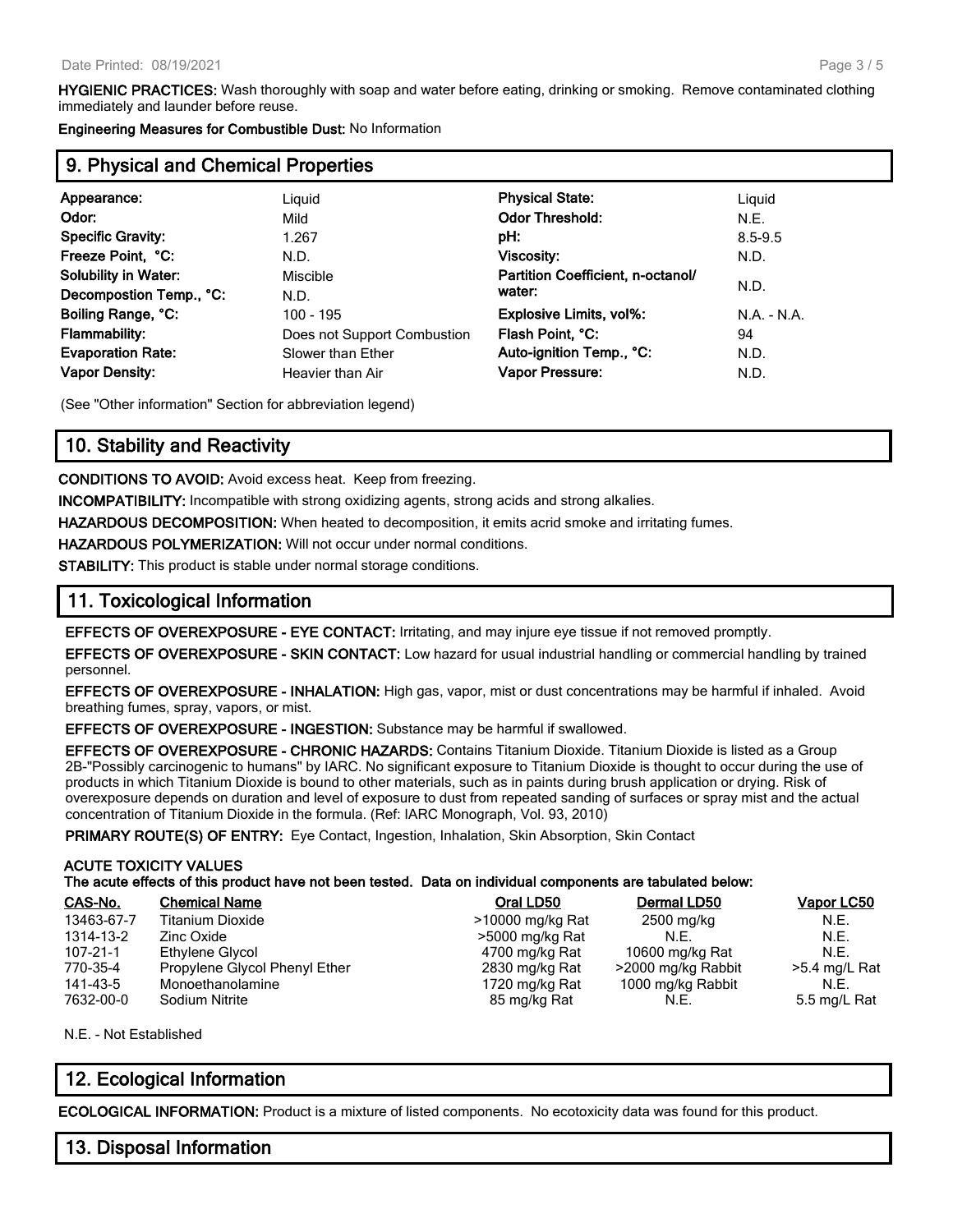DISPOSAL INFORMATION: Dispose of material in accordance to local, state, and federal regulations and ordinances.

## 14. Transport Information Domestic (USDOT) International (IMDG) Air (IATA) TDG (Canada)

| <b>UN Number:</b>            | N.A.          | N.A.          | N.A.          | N.A.          |
|------------------------------|---------------|---------------|---------------|---------------|
| <b>Proper Shipping Name:</b> | Not Regulated | Not Regulated | Not Regulated | Not Regulated |
| <b>Hazard Class:</b>         | N.A.          | N.A.          | N.A.          | N.A.          |
| <b>Packing Group:</b>        | N.A.          | N.A.          | N.A.          | N.A.          |
| <b>Limited Quantity:</b>     | No            | No            | No            | No            |
|                              |               |               |               |               |

#### 15. Regulatory Information

#### U.S. Federal Regulations:

#### CERCLA - SARA Hazard Category

This product has been reviewed according to the EPA 'Hazard Categories' promulgated under Sections 311 and 312 of the Superfund Amendment and Reauthorization Act of 1986 (SARA Title III) and is considered, under applicable definitions, to meet the following categories:

#### None Known

#### Sara Section 313:

This product contains the following substances subject to the reporting requirements of Section 313 of Title III of the Superfund Amendment and Reauthorization Act of 1986 and 40 CFR part 372:

| <b>Chemical Name</b> | CAS-No.   |
|----------------------|-----------|
| Zinc Oxide           | 1314-13-2 |
| Ethylene Glycol      | 107-21-1  |
| Sodium Nitrite       | 7632-00-0 |

#### Toxic Substances Control Act:

This product contains the following chemical substances subject to the reporting requirements of TSCA 12(b) if exported from the United States:

#### Chemical Name Chemical Name CAS-No.

Sodium Nitrite 7632-00-0

### U.S. State Regulations:

#### California Proposition 65:

WARNING: Cancer and Reproductive Harm - www.P65Warnings.ca.gov.